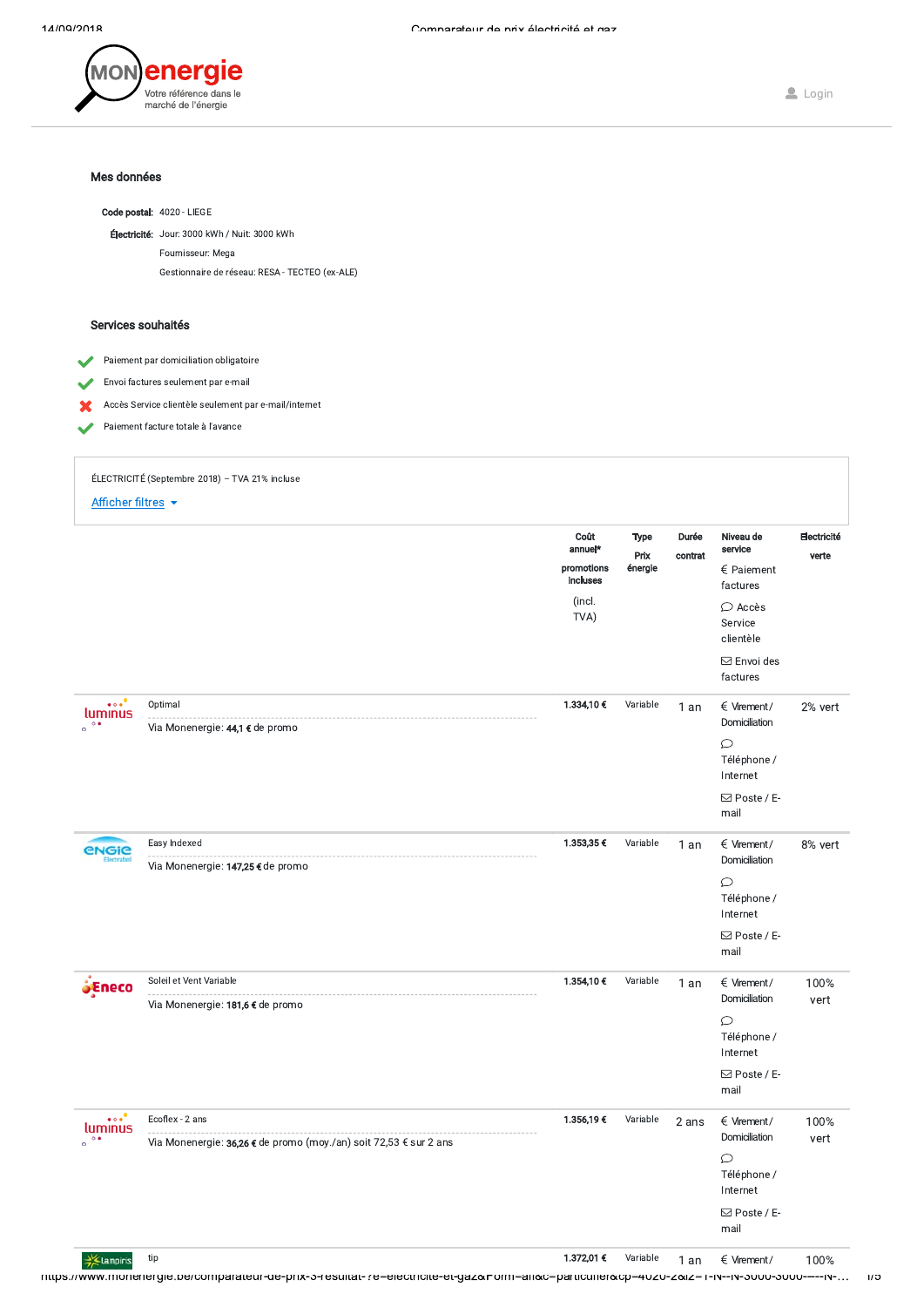| 11/00/2018                                                    | Comparatour de prix électricité et naz<br>----------------        |            |          |       |                                                                                                                                |              |
|---------------------------------------------------------------|-------------------------------------------------------------------|------------|----------|-------|--------------------------------------------------------------------------------------------------------------------------------|--------------|
|                                                               | Via Monenergie: 132,38 € de promo                                 |            |          |       | Domiciliation<br>$\circlearrowright$<br>Téléphone /<br>Internet<br>⊠ Poste / E-<br>mail                                        | vert         |
| <b>SEneco</b>                                                 | Soleil et Vent Fixe<br>Via Monenergie: 174,2 € de promo           | 1.374,10 € | Fixe     | 1 an  | $\in$ Virement/<br>Domiciliation<br>$\circlearrowright$<br>Téléphone /<br>Internet<br>⊠ Poste / E-<br>mail                     | 100%<br>vert |
| <b>CNGIC</b>                                                  | Easy Fixed<br>Via Monenergie: 158,28 € de promo                   | 1.375,93 € | Fixe     | 1 an  | $\in$ Virement/<br>Domiciliation<br>$\bigcirc$<br>Téléphone /<br>Internet<br>⊠ Poste / E-<br>mail                              | 8% vert      |
| $\bullet \circ \bullet^*$<br>luminus<br>$^{\circ}$<br>$\circ$ | Optifix<br>promo: 0 €                                             | 1.387,90 € | Fixe     | 2 ans | $\in$<br>Domiciliation<br>(obligatoire)<br>$\circlearrowright$<br>Téléphone /<br>Internet<br>$\boxdot$ E-mail<br>(obligatoire) | 4% vert      |
| <b><i><u>ENGIB</u></i></b><br>Electrabe                       | Easy Fixed - 100% vert belge<br>Via Monenergie: 158,28 € de promo | 1.389,73€  | Fixe     | 1 an  | $\in$ Virement/<br>Domiciliation<br>$\circlearrowright$<br>Téléphone /<br>Internet<br>⊠ Poste / E-<br>mail                     | 100%<br>vert |
| Lampiris                                                      | TOP<br>Via Monenergie: 138,29 € de promo                          | 1.399,41 € | Fixe     | 1 an  | $\in$ Virement/<br>Domiciliation<br>○<br>Téléphone /<br>Internet<br>⊠ Poste / E-<br>mail                                       | 100%<br>vert |
| <b>SEneco</b>                                                 | Soleil et Vent Flex<br>Via Monenergie: 105,36 € de promo          | 1.417,14 € | Variable | 1 an  | $\in$ Virement/<br>Domiciliation<br>$\bigcirc$<br>Téléphone /<br>Internet<br>⊠ Poste / E-<br>mail                              | 100%<br>vert |
| engie                                                         | Easy3<br>promo: $0 \in$                                           | 1.429,20 € | Fixe     | 3 ans | $\in$ Virement/<br>Domiciliation<br>$\bigcirc$<br>Téléphone /<br>Internet<br>⊠ Poste / E-<br>mail                              | 8% vert      |
| luminus<br>$\circ$                                            | BeGreen Fix - 100% vert belge<br>Via Monenergie: 95,07 € de promo | 1.431,73 € | Fixe     | 1 an  | $\in$ Virement/<br>Domiciliation<br>$\bigcirc$<br>Téléphone /<br>Internet<br>⊠ Poste / E-<br>mail                              | 100%<br>vert |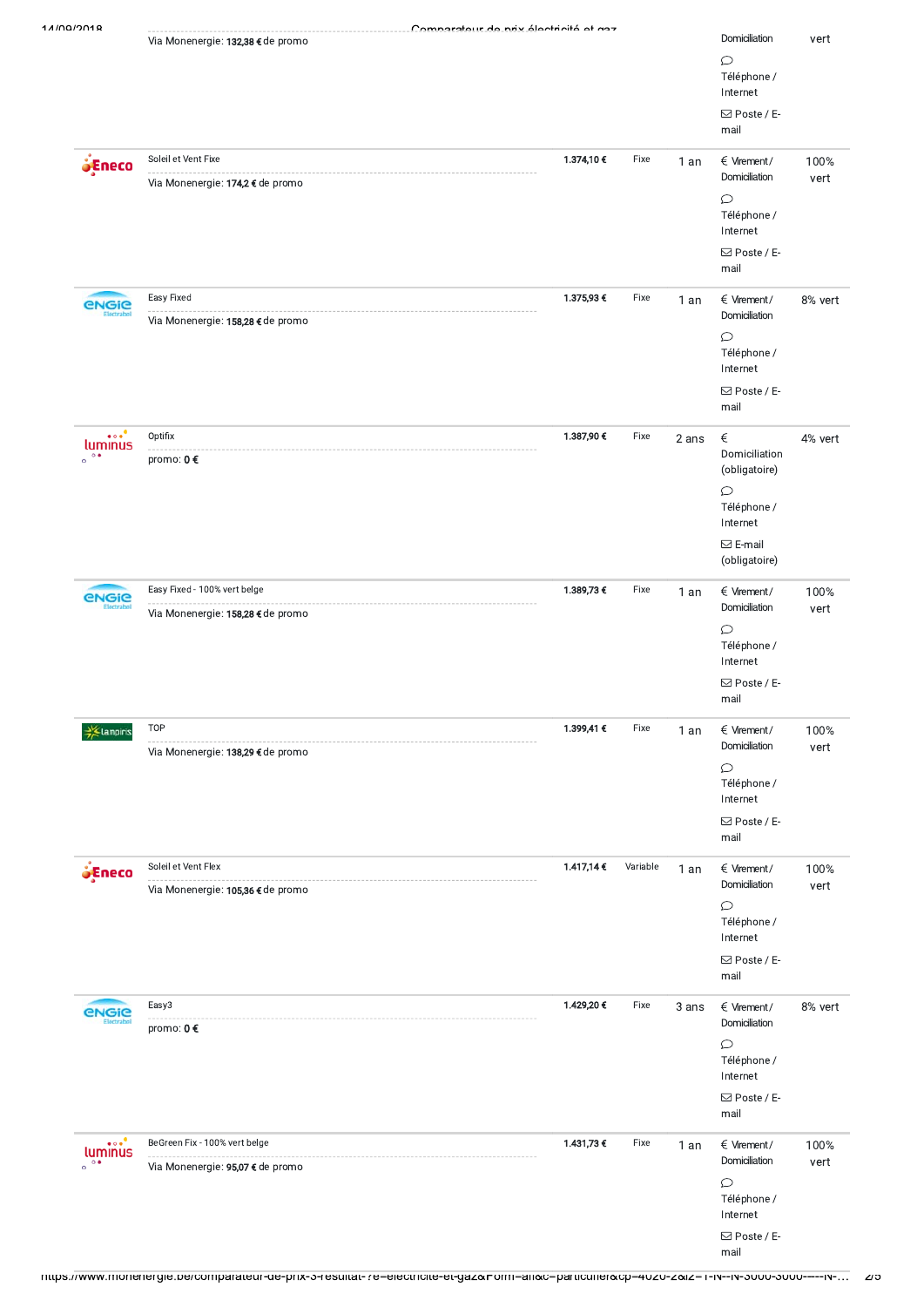|                   | Comparatour do priv óloctricitó at naz<br>Super - Variable<br>promo: $0 \in$      | 1.453,20 € | Variable | 1 an          | €<br>Domiciliation<br>(obligatoire)                                    | 100%<br>vert |
|-------------------|-----------------------------------------------------------------------------------|------------|----------|---------------|------------------------------------------------------------------------|--------------|
|                   |                                                                                   |            |          |               | $\circlearrowright$<br>Téléphone /<br>Internet<br>$\boxdot$ E-mail     |              |
|                   |                                                                                   |            |          |               | (obligatoire)                                                          |              |
|                   | Variable Vert - 1 an<br>Via Monenergie: 50 € de promo                             | 1.456,35€  | Variable | 1 an          | $\in$ Virement/<br>Domiciliation<br>$\circlearrowright$<br>Téléphone / | 100%<br>vert |
|                   |                                                                                   |            |          |               | Internet<br>⊠ Poste / E-<br>mail                                       |              |
| $•$ OCTA+         | Relax Variable<br>Via Monenergie: 12 € de promo (moy./an) soit 36 € sur 3 ans     | 1.460,10 € | Variable | 1 ou<br>3 ans | $\in$ Virement/<br>Domiciliation                                       | 100%<br>vert |
|                   |                                                                                   |            |          |               | $\circlearrowright$<br>Téléphone /<br>Internet                         |              |
|                   |                                                                                   |            |          |               | $\boxdot$ Poste / E-<br>mail                                           |              |
| <b>X</b> Lampiris | tip - 3 ans<br>Via Monenergie: 44,13 € de promo (moy./an) soit 132,38 € sur 3 ans | 1.460,26€  | Variable | 3 ans         | $\in$ Virement/<br>Domiciliation<br>$\circlearrowright$                | 100%<br>vert |
|                   |                                                                                   |            |          |               | Téléphone /<br>Internet                                                |              |
|                   |                                                                                   |            |          |               | $\boxdot$ Poste / E-<br>mail                                           |              |
| $OCTA+$           | BeRelax Variable<br>Via Monenergie: 12 € de promo                                 | 1.466,10 € | Variable | 1 an          | $\in$ Virement/<br>Domiciliation                                       | 100%<br>vert |
|                   |                                                                                   |            |          |               | $\circlearrowright$<br>Téléphone /<br>Internet                         |              |
|                   |                                                                                   |            |          |               | ⊠ Poste / E-<br>mail                                                   |              |
| mega              | Easy - Variable                                                                   | 1.473,20 € | Variable | 1 an          | €<br>Domiciliation                                                     | 100%         |
|                   | promo: $0 \in$                                                                    |            |          |               | (obligatoire)<br>$\circlearrowright$                                   | vert         |
|                   |                                                                                   |            |          |               | Téléphone /<br>Internet<br>$\boxdot$ E-mail                            |              |
|                   |                                                                                   |            |          |               | (obligatoire)                                                          |              |
| <b>美Lampiris</b>  | TOP - 3 ans<br>Via Monenergie: 46,1 € de promo (moy./an) soit 138,29 € sur 3 ans  | 1.491,61 € | Fixe     | 3 ans         | $\in$ Virement/<br>Domiciliation<br>$\circ$                            | 100%<br>vert |
|                   |                                                                                   |            |          |               | Téléphone /<br>Internet                                                |              |
|                   |                                                                                   |            |          |               | $\boxdot$ Poste / E-<br>mail                                           |              |
| $\bullet$ mega    | Zen - Fixe 3 ans<br>promo: $0 \in$                                                | 1.498,30 € | Fixe     | $3$ ans       | €<br>Domiciliation<br>(obligatoire)                                    | 100%<br>vert |
|                   |                                                                                   |            |          |               | $\circlearrowright$<br>Téléphone /<br>Internet                         |              |
|                   |                                                                                   |            |          |               | $\boxdot$ E-mail<br>(obligatoire)                                      |              |
|                   | Zen - Fixe 5 ans                                                                  | 1.503,30 € | Fixe     | 5 ans         | €                                                                      | 100%         |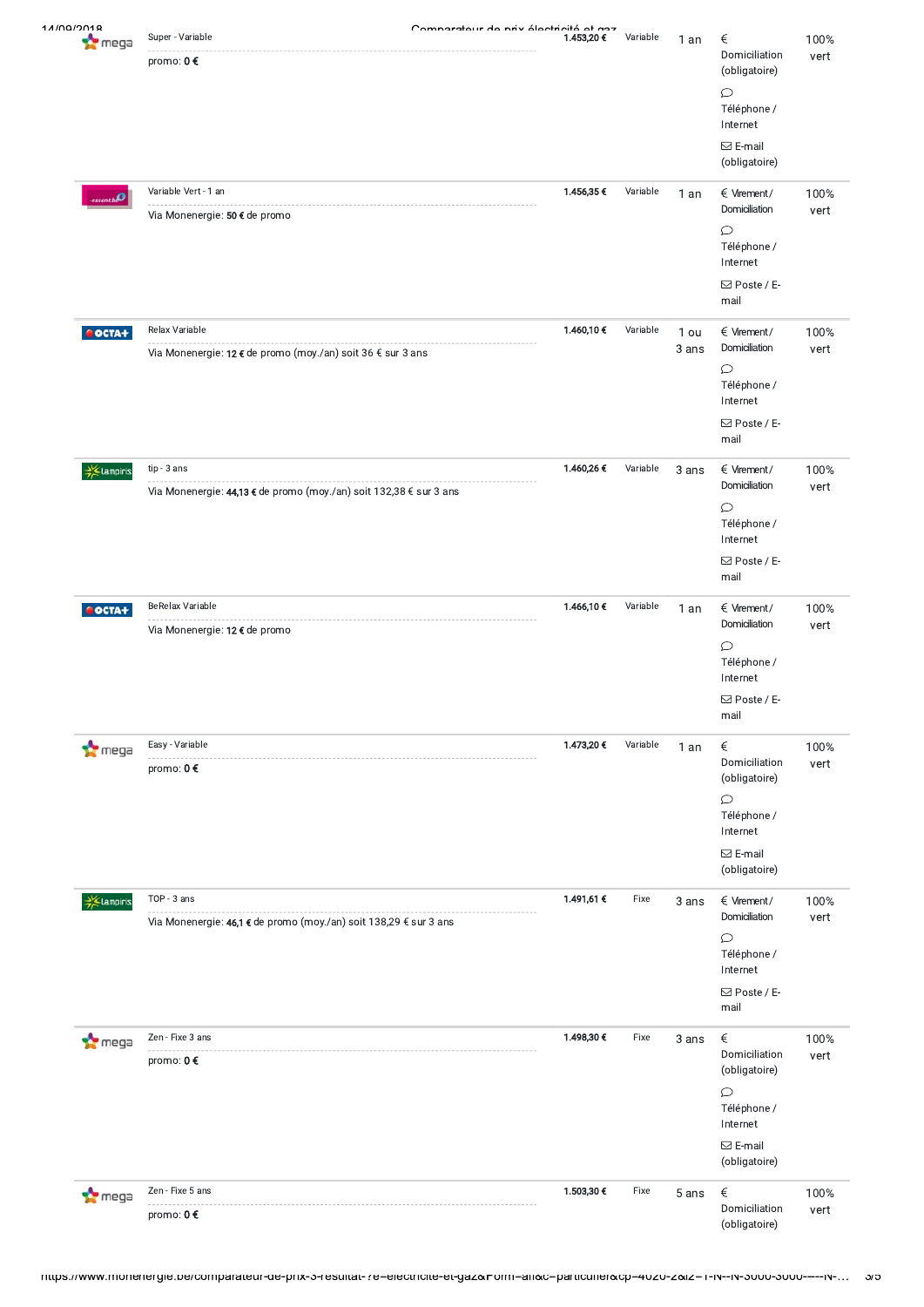|  | 11/09/2018 |  |  |
|--|------------|--|--|
|  |            |  |  |

| <u>א 1טעינטטי</u> |                                                                                     | Comnarataur de nriv électricité et daz |          |         | $\circlearrowright$<br>Téléphone /<br>Internet<br>$\boxdot$ E-mail<br>(obligatoire)   |              |
|-------------------|-------------------------------------------------------------------------------------|----------------------------------------|----------|---------|---------------------------------------------------------------------------------------|--------------|
| $e$ OCTA+         | BeRelax Fixe - 1 an<br>Via Monenergie: 12 € de promo                                | 1.505,40 €                             | Fixe     | 1 an    | $\in$ Virement/<br>Domiciliation                                                      | 100%<br>vert |
|                   |                                                                                     |                                        |          |         | $\circlearrowright$<br>Téléphone /<br>Internet                                        |              |
|                   |                                                                                     |                                        |          |         | ⊠ Poste / E-<br>mail                                                                  |              |
| $• OCTA +$        | BeRelax Fixe - 3 ans<br>Via Monenergie: 12 € de promo (moy./an) soit 36 € sur 3 ans | 1.505,40 €                             | Fixe     | $3$ ans | $\in$ Virement/<br>Domiciliation<br>$\circlearrowright$<br>Téléphone /<br>Internet    | 100%<br>vert |
|                   |                                                                                     |                                        |          |         | ⊠ Poste / E-<br>mail                                                                  |              |
| <b>The mega</b>   | Group - Variable                                                                    | 1.508,20 €                             | Variable | 1 an    | €<br>Domiciliation                                                                    | 100%         |
|                   | promo: 0 €                                                                          |                                        |          |         | (obligatoire)<br>$\circlearrowright$<br>Téléphone /<br>Internet<br>$\boxdot$ E-mail   | vert         |
|                   | Easy - Fixe 1 an                                                                    | 1.513,70€                              | Fixe     |         | (obligatoire)                                                                         |              |
| <b>The mega</b>   | promo: 0 €                                                                          |                                        |          | 1 an    | €<br>Domiciliation<br>(obligatoire)<br>$\circlearrowright$<br>Téléphone /<br>Internet | 100%<br>vert |
|                   |                                                                                     |                                        |          |         | $\boxdot$ E-mail<br>(obligatoire)                                                     |              |
| <b>o</b> Eneco    | Soleil et Vent Plus                                                                 | 1.514,40 €                             | Fixe     | 3 ans   | $\in$ Virement /<br>Domiciliation                                                     | 100%<br>vert |
|                   | Via Monenergie: 27,3 € de promo (moy./an) soit 81,9 € sur 3 ans                     |                                        |          |         | $\circlearrowright$<br>Téléphone /<br>Internet                                        |              |
|                   |                                                                                     |                                        |          |         | ⊠ Poste / E-<br>mail                                                                  |              |
| poweo             | Fix 100% Vert - 1 an<br>.                                                           | 1.524,70 €                             | Fixe     | 1 an    | $\in$ Virement/                                                                       | 100%         |
|                   | Via Monenergie: 15 € de promo                                                       |                                        |          |         | Domiciliation<br>$\bigcirc$<br>Téléphone /<br>Internet                                | vert         |
|                   |                                                                                     |                                        |          |         | ⊠ Poste / E-<br>mail                                                                  |              |
| <b>Essent be</b>  | Fixe Vert - 1 an<br>Via Monenergie: 50 € de promo                                   | 1.544,65€                              | Fixe     | 1 an    | $\in$ Virement/<br>Domiciliation                                                      | 100%<br>vert |
|                   |                                                                                     |                                        |          |         | $\circlearrowright$<br>Téléphone /<br>Internet                                        |              |
|                   |                                                                                     |                                        |          |         | ⊠ Poste / E-<br>mail                                                                  |              |
| comfort<br>energy | Plus - 3 ans<br>promo: 0 €                                                          | 1.555,95€                              | Variable | 3 ans   | $\in$ Virement/<br>Domiciliation                                                      | 100%<br>vert |
|                   |                                                                                     |                                        |          |         | $\bigcirc$<br>Téléphone /<br>Internet                                                 |              |
|                   |                                                                                     |                                        |          |         | $\boxdot$ Poste / E-<br>mail                                                          |              |